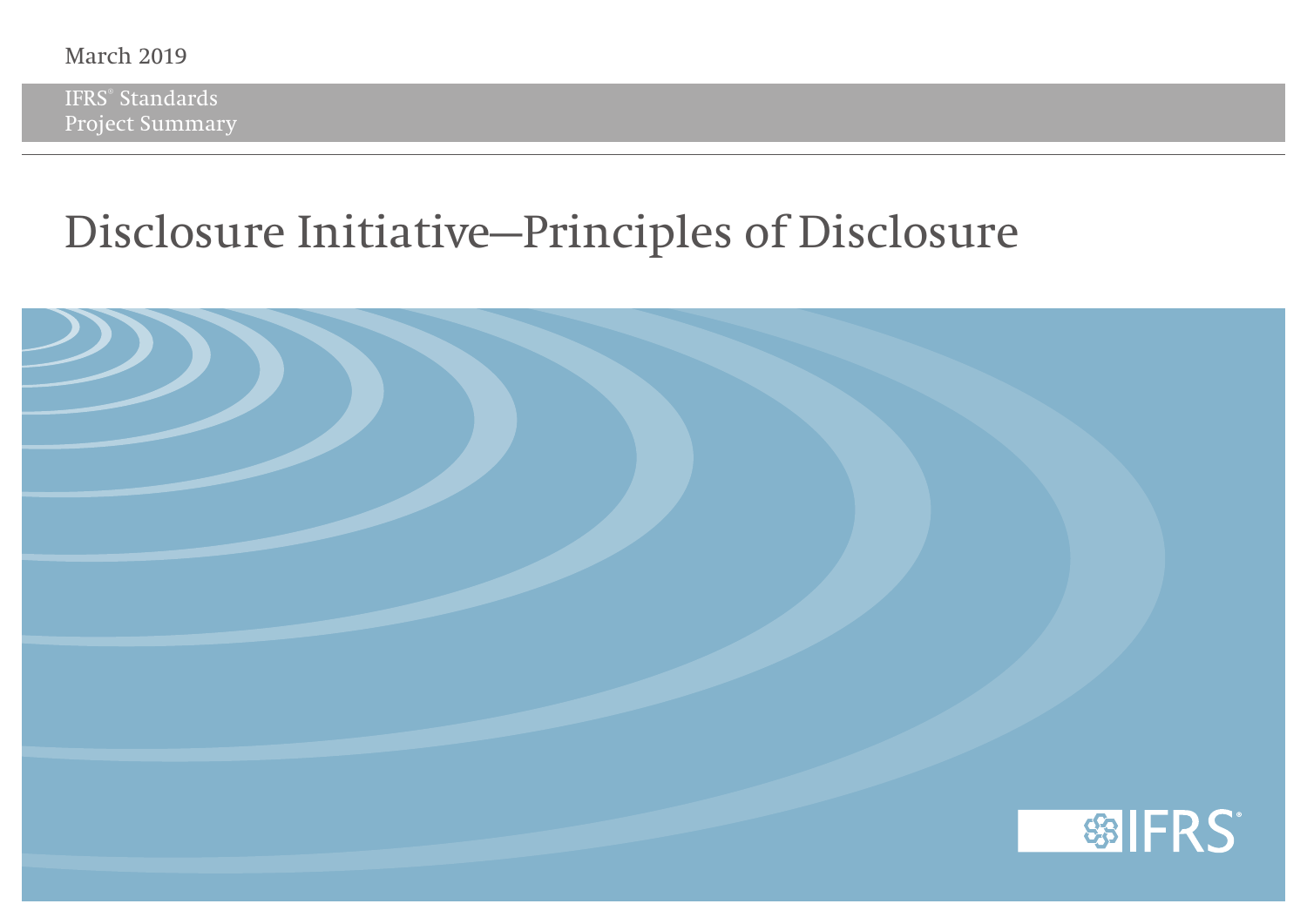## Principles of Disclosure

#### **The International Accounting Standards Board's research programme**

The International Accounting Standards Board (Board) conducts research projects to gather evidence so that it can assess whether a financial reporting problem exists; whether any identified problem is sufficiently important that standard-setting is required; and whether a feasible solution to such a problem can be found.

#### **This Project Summary**

This Project Summary has been compiled by the IFRS Foundation (Foundation) staff and has not been approved by the Board. It summarises work performed and conclusions reached in the Principles of Disclosure research project. This Project Summary does not form part of IFRS Standards.

#### Contents of this Project Summary

- At a glance (page 3)
- Background to the Disclosure Initiative (page 4)
- Consultation (page 5)
- Research findings and conclusions—overview (page 6)
- Response to the disclosure problem (pages 7–10)
- Technology and digital reporting (page 11)
- Other topics considered in the Discussion Paper (page 12)
- Appendix A—Discussion Paper topics (page 13–15)

#### For more information

More information about the project is available on the IFRS Foundation website at<https://www.ifrs.org/projects/2019/principles-of-disclosure/>

To the extent permitted by applicable law, the Board and the Foundation expressly disclaim all liability howsoever arising from this publication or any translation thereof whether in contract, tort or otherwise to any person in respect of any claims or losses of any nature including direct, indirect, incidental or consequential loss, punitive damages, penalties or costs. Information contained in this publication does not constitute advice and should not be substituted for the services of an appropriately qualified professional. IFRS Standards are available in electronic format to eIFRS subscribers. Publications can be ordered from the IFRS Foundation website at [www.ifrs.org](http://www.ifrs.org).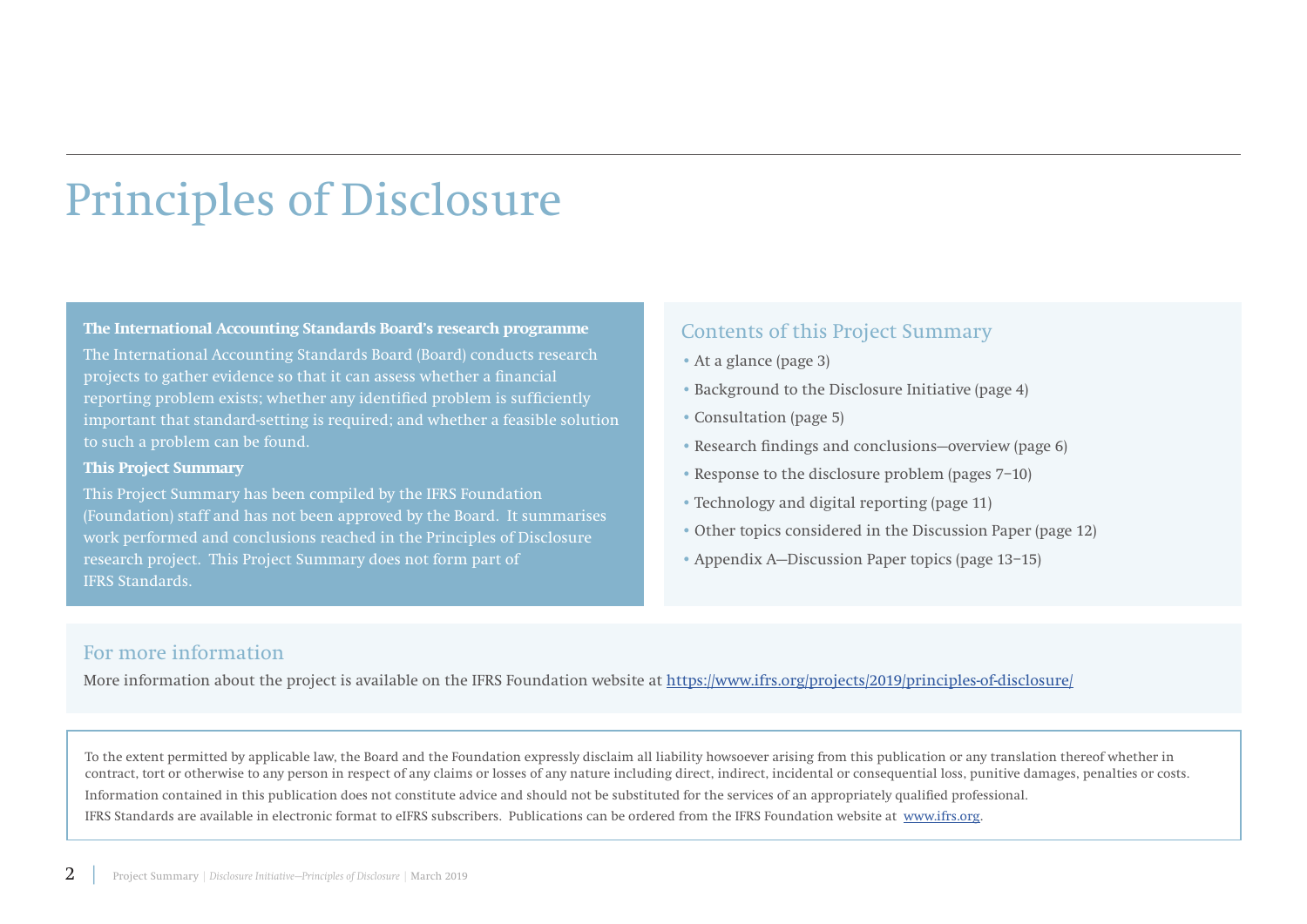## At a glance

#### The disclosure problem

The Board received feedback $^1$  that stakeholders have three main concerns about information disclosed in financial statements, collectively referred to as the 'disclosure problem':

- not enough relevant information;
- too much irrelevant information; and
- ineffective communication of the information provided.

This feedback led the Board to establish the Disclosure Initiative, a broad-based initiative exploring how to make disclosures more effective in financial statements (see page 4).

The research project on Principles of Disclosure was one part of the Disclosure Initiative. The Board carried out the project to consider how the Board could help address the disclosure problem.

#### Discussion Paper

In March 2017, the Board issued a Discussion Paper: *Disclosure Initiative—Principles of Disclosure* ('Discussion Paper') to obtain feedback on possible approaches to address the disclosure problem.

#### Summary of findings

The research project showed that all the different activities considered in the Discussion Paper could be of benefit to some stakeholders. However, respondents asked the Board to identify those activities that would be *most* effective in helping to address the disclosure problem and narrow the focus of the project accordingly.

For a chapter-by-chapter summary of each activity considered in the Discussion Paper, please see the Appendix.

Almost all respondents to the Discussion Paper said that the way disclosure requirements are developed and drafted in IFRS Standards is one contributor to the disclosure problem.

#### Feedback and conclusion

From March to July 2018, the Board reviewed the findings of the project and feedback from stakeholders.

After reviewing the evidence gathered, the Board decided that improving the way disclosure requirements are developed and drafted in IFRS Standards is the most effective way it can help to address the disclosure problem. Consequently, the Board decided to prioritise its **Targeted Standardslevel Review of Disclosures** project.

The Board also decided to address research findings about accounting policy disclosures, the implications of technology on financial reporting and the use of performance measures in financial statements. The Board decided not to pursue the remaining topics in the Discussion Paper at this time. Consequently, this Project Summary closes the Principles of Disclosure research project.

#### For more information

Information about the research project is available on the IFRS Foundation's website.2

1 See feedback from the Board's [2013 discussion forum on financial reporting disclosure.](https://www.ifrs.org/-/media/project/disclosure-initative/feedback-statement-discussion-forum-financial-reporting-disclosure-may-2013.pdf
) The Board used this forum to foster dialogue among stakeholders about how to make disclosures more effective.

2 [https://www.ifrs.org/projects/2019/principles-of-disclosure/](https://www.ifrs.org/ErrorPages/404/?item=%2fprojects%2f2019%2fprinciples-of-disclosure%2f&user=ifrs%5cAnonymous&site=website
)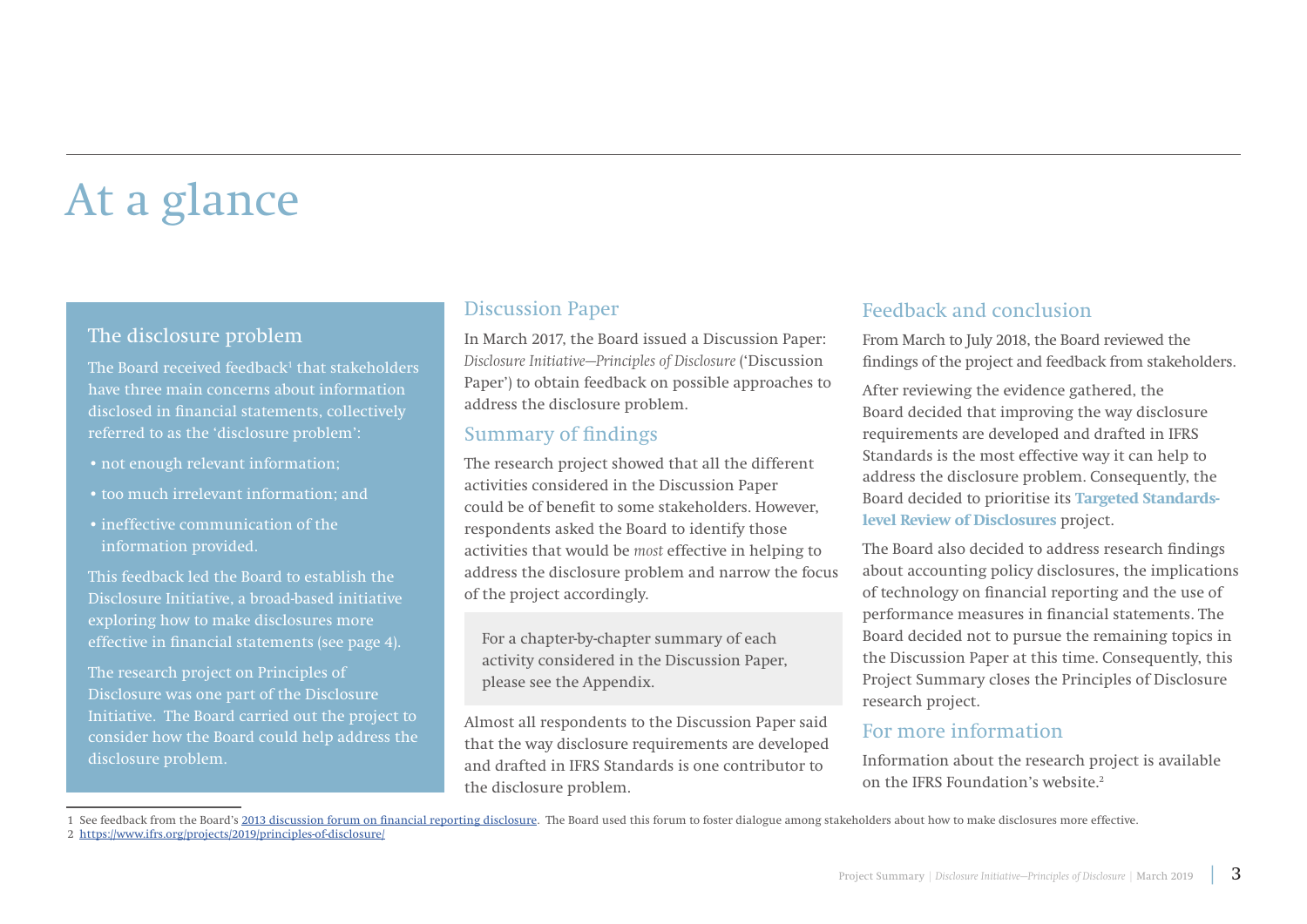### Background to the Disclosure Initiative

### The Principles of Disclosure research project was part of the Board's Disclosure Initiative

The Board launched its Disclosure Initiative in 2013 to respond to feedback that there is a need to improve the effectiveness of disclosures in financial statements. Feedback demonstrated that the disclosure problem is multifaceted and will require the input of many stakeholders if solutions are to be found.

The Board has already completed four projects as part of the Disclosure Initiative. These projects made targeted improvements to IFRS Standards and guidance, providing tools to help preparers and other stakeholders improve communication in financial statements. They are:

• **Amendments to IAS 1:** In December 2014, the Board published amendments to IAS 1 *Presentation of Financial Statements* to remove barriers to the exercise of judgement. These amendments became effective for annual periods beginning on or after 1 January 2016.



- **Amendments to IAS 7:** In January 2016, the Board published amendments to IAS 7 *Statement of Cash Flows* to improve disclosure of changes in liabilities from financing activities. These amendments became effective for annual periods beginning on or after 1 January 2017.
- **Materiality Practice Statement:** The Board published *IFRS Practice Statement 2—Making Materiality Judgements* in September 2017. The Materiality Practice Statement contains non-mandatory guidance to help entities make materiality judgements when preparing IFRS general purpose financial statements.
- **Definition of Material (amendments to IAS 1 and IAS 8):** The Board published these amendments in October 2018. The amendments refine the definition of material and clarify its application. The amendments will become effective for annual periods beginning on or after 1 January 2020.

In October 2017, the IFRS Foundation also published *[Better Communication in Financial Reporting—Making](https://www.ifrs.org/-/media/project/disclosure-initative/better-communication-making-disclosures-more-meaningful.pdf?la=en
)  [disclosures more meaningful](https://www.ifrs.org/-/media/project/disclosure-initative/better-communication-making-disclosures-more-meaningful.pdf?la=en
)*. This report used case studies to illustrate how some companies have already improved communication in their financial statements (see page 9).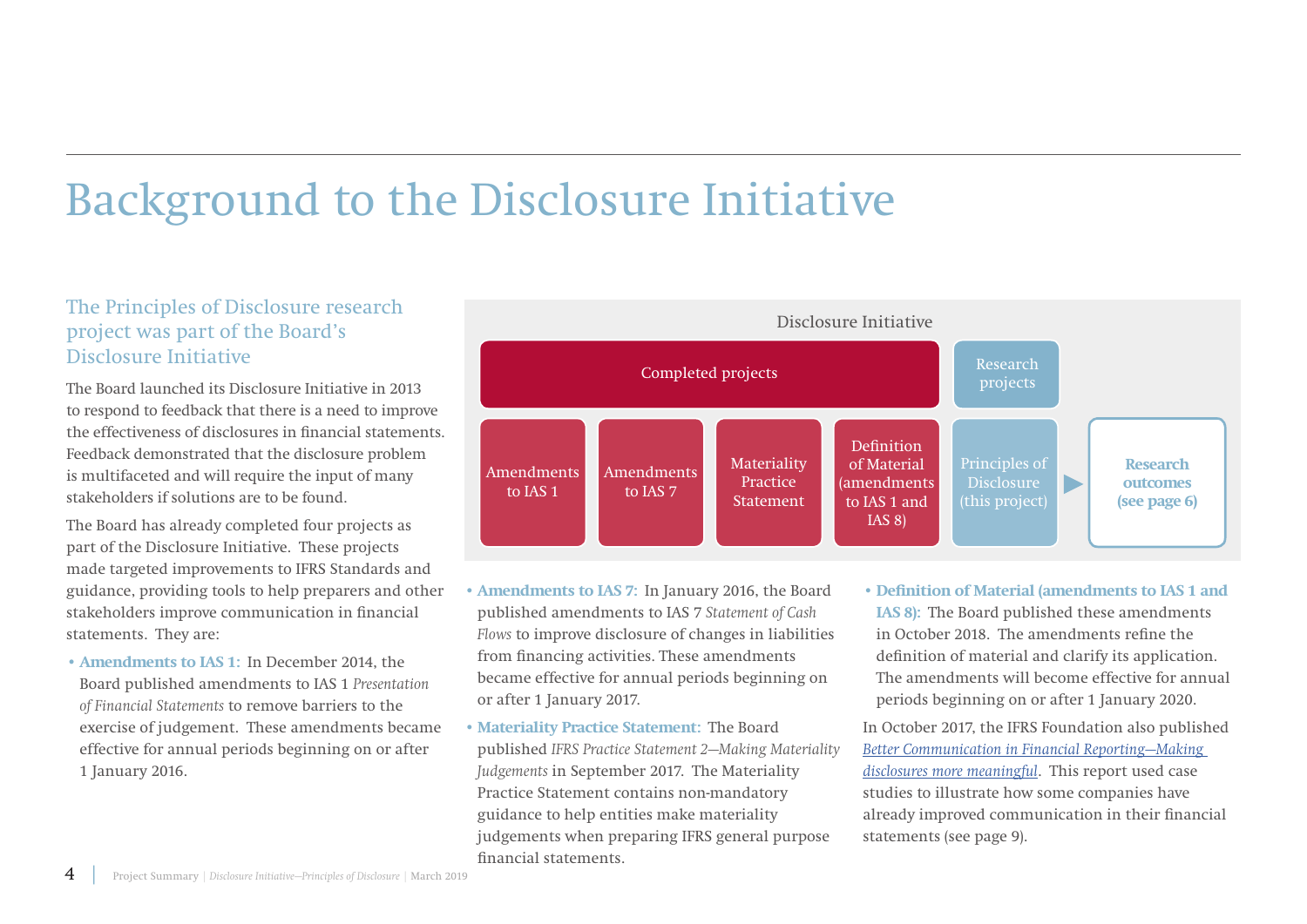### Consultation

The Board used the following sources of feedback in its research:

### Comment letters

The Board received 108 comment letters:



### Meetings with users of financial statements

From April to October 2017, Board members and staff talked about the Discussion Paper with almost 200 investors and analysts, including:

- rating agency analysts and both buy-side and sell-side investment professionals;
- the Capital Markets Advisory Committee (see box below);
- five firms in the Board's Investors in Financial Reporting programme;
- user panels arranged in collaboration with national standard-setters in Europe, Canada and Japan; and
- users of financial statements in round table meetings with preparers.

The investors and analysts included in these discussions monitor companies based in Africa, Asia-Oceania, Europe, Latin America and North America.

### Other consultations

Board members and staff also:

- held over 30 meetings with stakeholders other than users of financial statements. The participants included:
- preparers, accounting firms, standard-setters, regulators and academics; and
- stakeholders based in Asia-Oceania, Europe, Latin America and North America.
- held public meetings with the Global Preparer Forum, the Accounting Standards Advisory Forum, the IFRS Advisory Council and the IFRS Taxonomy Consultative Group (see box below); and
- consulted groups of national standard-setters, regulators and auditing standard-setters about aspects of the Discussion Paper.

Further information about consultative bodies is available on the IFRS Foundation's website at: <https://www.ifrs.org/about-us/consultative-bodies/>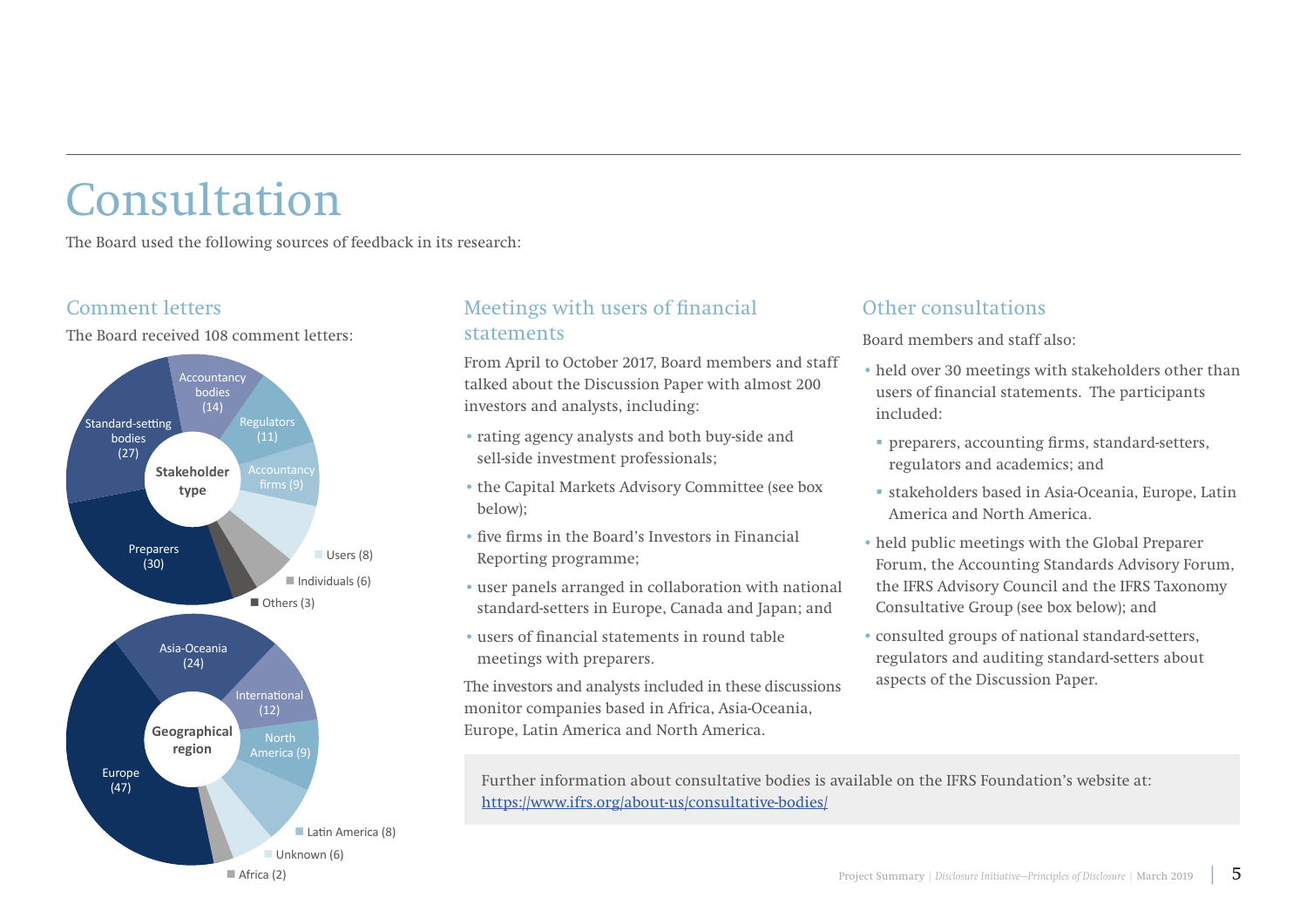### Research findings and conclusions—overview

The main outcomes of the research project were:

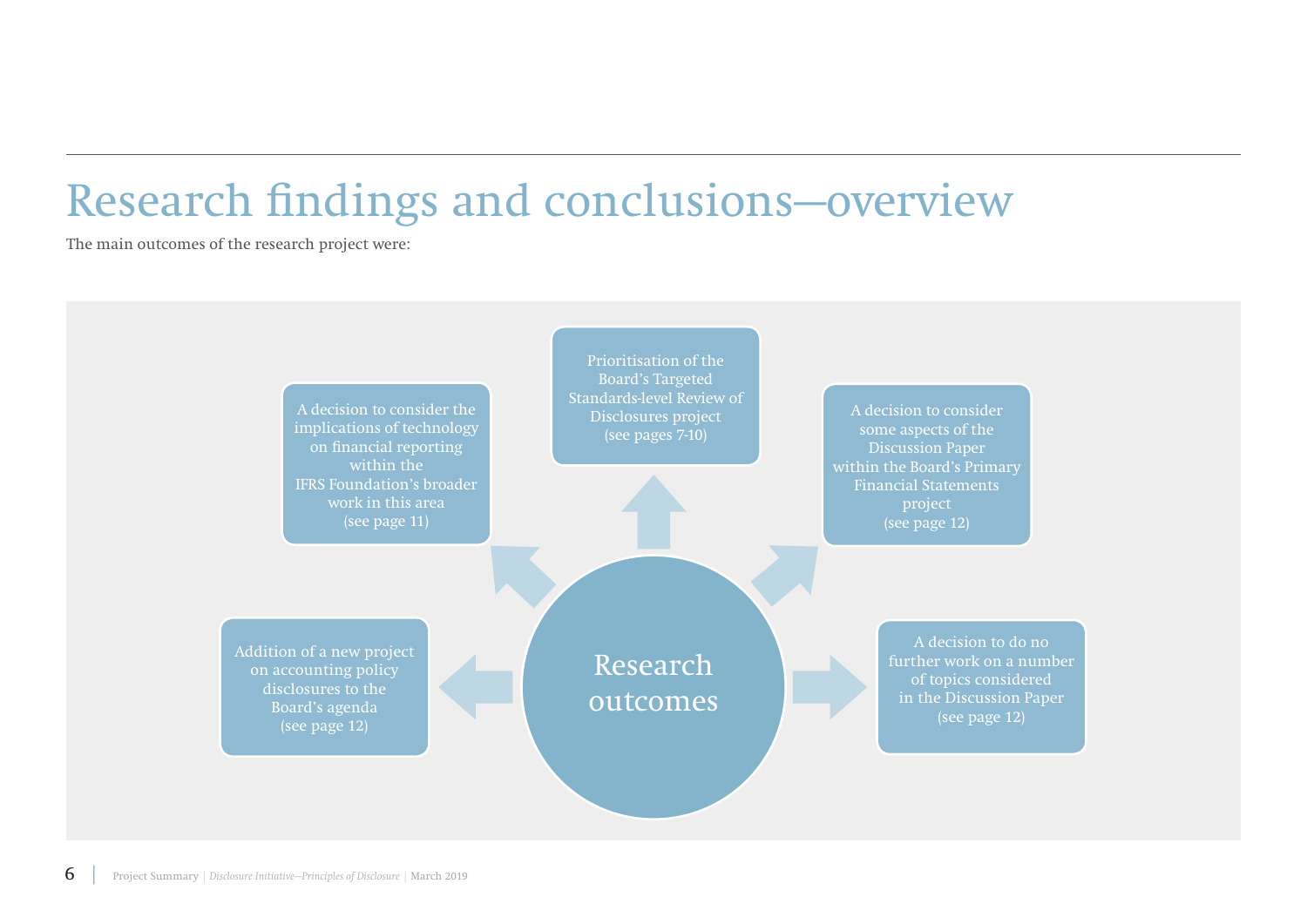### Response to the disclosure problem—overview

The Discussion Paper considered a number of activities the Board might undertake to help address the disclosure problem. Respondents also provided some additional suggestions.

When deciding how to respond to the research findings, the Board considered whether each possible activity would:

- help improve the effectiveness of disclosures for the primary users of financial statements;
- help entities apply better judgement about what information to disclose and how to communicate that information; and
- be responsive to feedback about the ways in which IFRS Standards contribute to the disclosure problem.

The table on pages 8–10 summarises each activity considered by the Board and the Board's research findings.

### Targeted Standards-level Review of **Disclosures**

Research demonstrated that improving the way disclosure requirements are developed and drafted in IFRS Standards would be an effective way for the Board to help address the disclosure problem.

Consequently, the Board decided to prioritise this work and, in March 2018, added to its agenda a maintenance project—Targeted Standards-level Review of Disclosures<sup>3</sup>

This project will involve:

- developing guidance designed to improve the way the Board develops disclosure objectives and requirements; and
- testing that guidance by applying it to one or two IFRS Standards.4

The Board noted that addressing the disclosure problem would be an iterative process involving many stakeholders. Consequently, the Board's approach to the Targeted Standards-level Review of Disclosures is designed to be iterative and flexible.



3 <https://www.ifrs.org/projects/work-plan/standards-level-review-of-disclosures/>

<sup>4</sup> In July 2018, the Board decided to test the guidance by applying it to IAS 19 *Employee Benefits* and IFRS 13 *Fair Value Measurement* <https://www.ifrs.org/-/media/feature/meetings/2018/july/iasb/ap11d-di.pdf>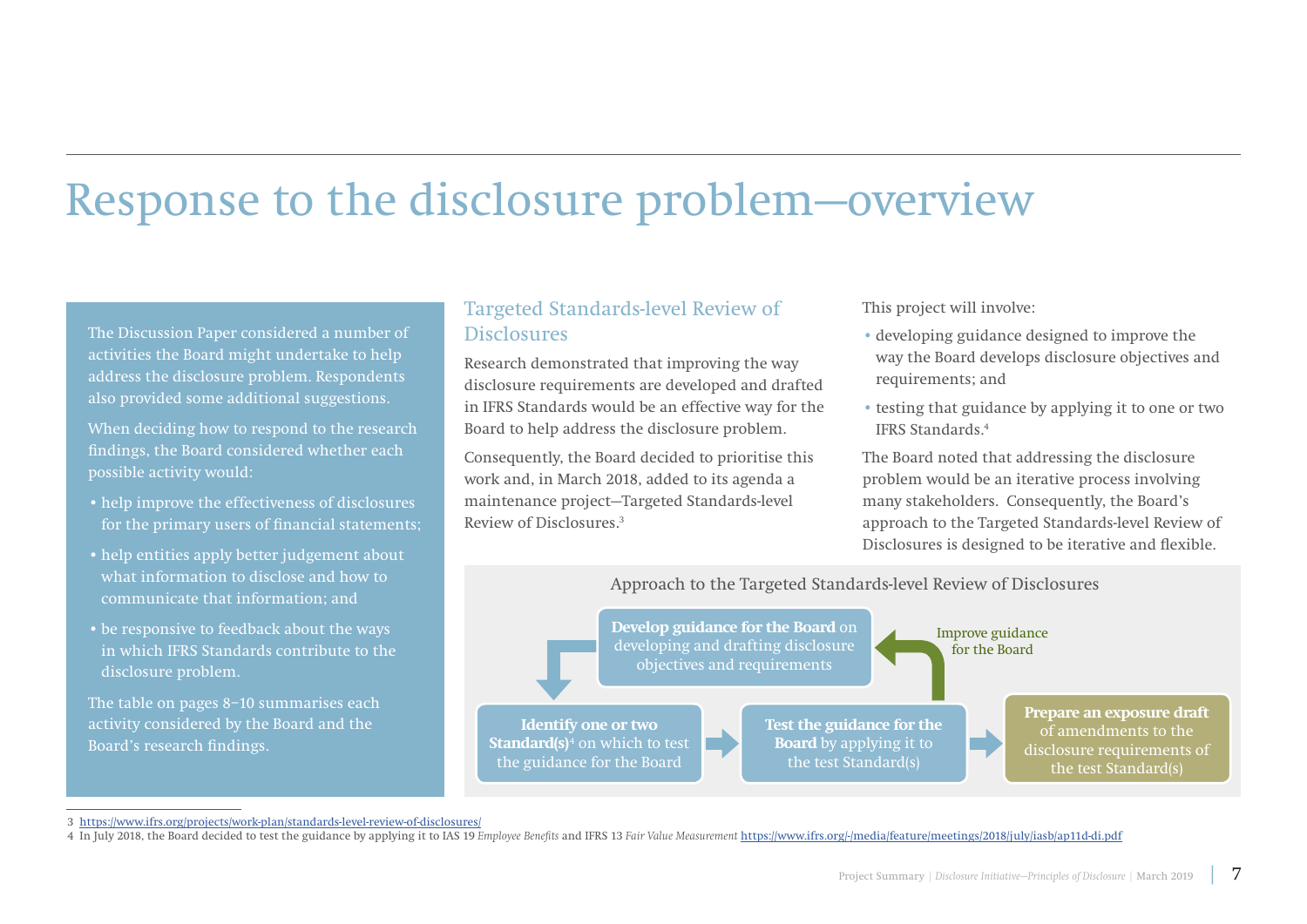## Response to the disclosure problem—findings and conclusions

| <b>Activity considered in the Discussion Paper</b>                                                                                                                                                                                                                                                                                                                                                                                                                                                                                                                                                                                          | Respondents' comments, other research findings and conclusions                                                                                                                                                                                                                                                                                                                                                                                                                                                                                                                                                                                                                                                                                                                                                                                                                 |  |
|---------------------------------------------------------------------------------------------------------------------------------------------------------------------------------------------------------------------------------------------------------------------------------------------------------------------------------------------------------------------------------------------------------------------------------------------------------------------------------------------------------------------------------------------------------------------------------------------------------------------------------------------|--------------------------------------------------------------------------------------------------------------------------------------------------------------------------------------------------------------------------------------------------------------------------------------------------------------------------------------------------------------------------------------------------------------------------------------------------------------------------------------------------------------------------------------------------------------------------------------------------------------------------------------------------------------------------------------------------------------------------------------------------------------------------------------------------------------------------------------------------------------------------------|--|
| Develop guidance for the Board on developing disclosure objectives and requirements<br>The Discussion Paper did not specifically discuss developing guidance for the Board<br>on developing disclosure objectives and requirements. However, the Discussion Paper<br>suggested ways in which the Board could improve how it develops and drafts disclosure<br>objectives and requirements.                                                                                                                                                                                                                                                  | Almost all respondents to the Discussion Paper suggested that the Board could contribute<br>to solving the disclosure problem if it improved the way in which it develops and drafts<br>disclosure objectives and requirements in IFRS Standards. For example, stakeholders said<br>that a lack of specific disclosure objectives, overly prescriptive language and unclear or<br>duplicate requirements in some IFRS Standards contribute to the problem.<br>The Board concluded that developing guidance that it could use would be an<br>effective way to help address this element of the disclosure problem. Such guidance<br>would cover both:<br>• how to develop disclosure objectives and requirements-for example, how to best use<br>stakeholder outreach to develop effective disclosure objectives; and<br>• how to draft disclosure objectives and requirements. |  |
|                                                                                                                                                                                                                                                                                                                                                                                                                                                                                                                                                                                                                                             |                                                                                                                                                                                                                                                                                                                                                                                                                                                                                                                                                                                                                                                                                                                                                                                                                                                                                |  |
| Develop centralised disclosure objectives<br>Many stakeholders indicated that a lack of clear and specific disclosure objectives in<br>IFRS Standards contributes to the disclosure problem. The Discussion Paper considered<br>whether the Board should develop a central set of disclosure objectives (centralised<br>disclosure objectives) to provide a basis for developing more unified disclosure objectives<br>and requirements in the Standards. Centralised disclosure objectives could help to<br>address the disclosure problem by enabling stakeholders to better understand the<br>disclosure requirements in IFRS Standards. | Some respondents to the Discussion Paper questioned whether it is possible for any<br>centralised disclosure objectives to be specific enough to have a practical effect on the<br>disclosure problem.<br>The Board concluded that developing specific Standards-level objectives would be more<br>effective than developing centralised disclosure objectives. Consequently, the Board<br>decided not to develop centralised disclosure objectives.                                                                                                                                                                                                                                                                                                                                                                                                                           |  |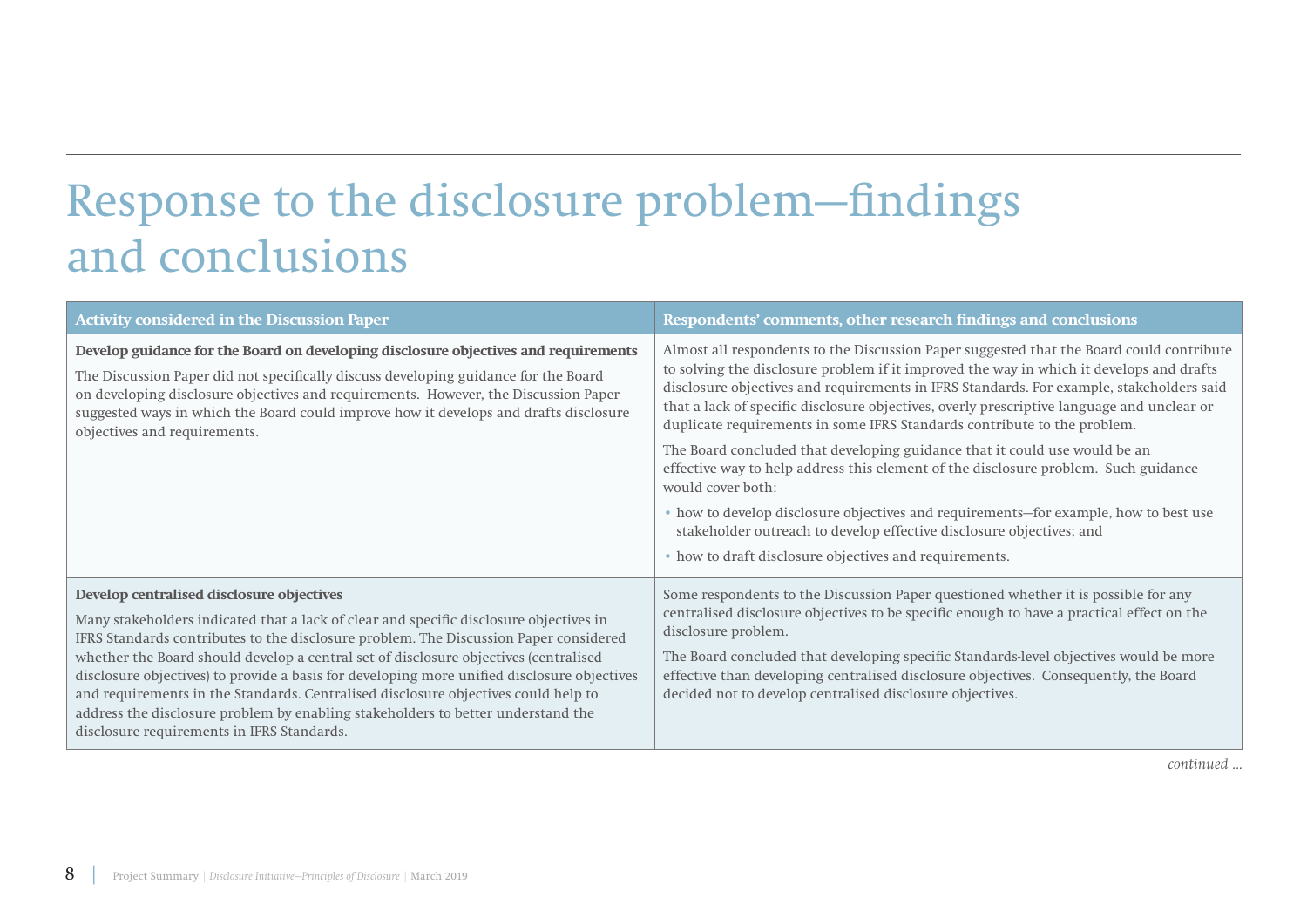## Response to the disclosure problem—findings and conclusions continued ...

| <b>Activity considered in the Discussion Paper</b>                                                                                                                                                                                                                                                                                                                                                                                                                                                                                                                                                                                                                  | Respondents' comments, other research findings and conclusions                                                                                                                                                                                                                                                                                                                                                                                                                                                                                                                                                                                                                                                                                                                                                                                                                                                                                                                                                                                                                                                                               |
|---------------------------------------------------------------------------------------------------------------------------------------------------------------------------------------------------------------------------------------------------------------------------------------------------------------------------------------------------------------------------------------------------------------------------------------------------------------------------------------------------------------------------------------------------------------------------------------------------------------------------------------------------------------------|----------------------------------------------------------------------------------------------------------------------------------------------------------------------------------------------------------------------------------------------------------------------------------------------------------------------------------------------------------------------------------------------------------------------------------------------------------------------------------------------------------------------------------------------------------------------------------------------------------------------------------------------------------------------------------------------------------------------------------------------------------------------------------------------------------------------------------------------------------------------------------------------------------------------------------------------------------------------------------------------------------------------------------------------------------------------------------------------------------------------------------------------|
| Develop principles of effective communication<br>The Discussion Paper described principles of effective communication that could help<br>entities apply better judgement about financial statement disclosure. The seven principles<br>considered in the Discussion Paper said that information in financial statements should be:<br>• entity-specific;<br>• described as simply and directly as possible;<br>• organised in a way that highlights important matters;<br>• linked, when relevant, to other information;<br>• not duplicated unnecessarily;<br>• provided in a way that optimises comparability; and<br>• provided in a format that is appropriate. | Many respondents thought that principles of effective communication would be<br>somewhat helpful to stakeholders. However, many also thought that any principles<br>would be too generic or high level to make any real practical difference to the disclosure<br>problem. Respondents also reported that entities in some jurisdictions have already<br>improved the communication in their IFRS financial statements over recent years<br>applying existing requirements and guidance.<br>In October 2017, the IFRS Foundation published Better Communication in Financial Reporting-<br>Making disclosures more meaningful. This report used case studies to illustrate how some<br>companies have improved communication in their IFRS financial statements using<br>principles similar to those considered in the Discussion Paper. The Board developed the<br>report to illustrate the principles helping companies better communicate information in<br>financial statements. The Board concluded that further developing the principles is not<br>the most effective way it can help to address the disclosure problem at this time. |
| Develop educational materials<br>A few respondents to the Discussion Paper suggested that the Board should consider<br>developing educational materials in addition to, or instead of, any standard-setting<br>activities. Such materials might include webinars, articles, or other types of<br>non-mandatory guidance.                                                                                                                                                                                                                                                                                                                                            | The Board has already prepared non-mandatory guidance and other educational<br>materials as part of the Disclosure Initiative (see page 4) and will continue to develop<br>educational material when it is helpful to do so. However, the Board observed that<br>developing new educational material may not be the most effective way to address the<br>disclosure problem at this time and decided to prioritise other activities.                                                                                                                                                                                                                                                                                                                                                                                                                                                                                                                                                                                                                                                                                                         |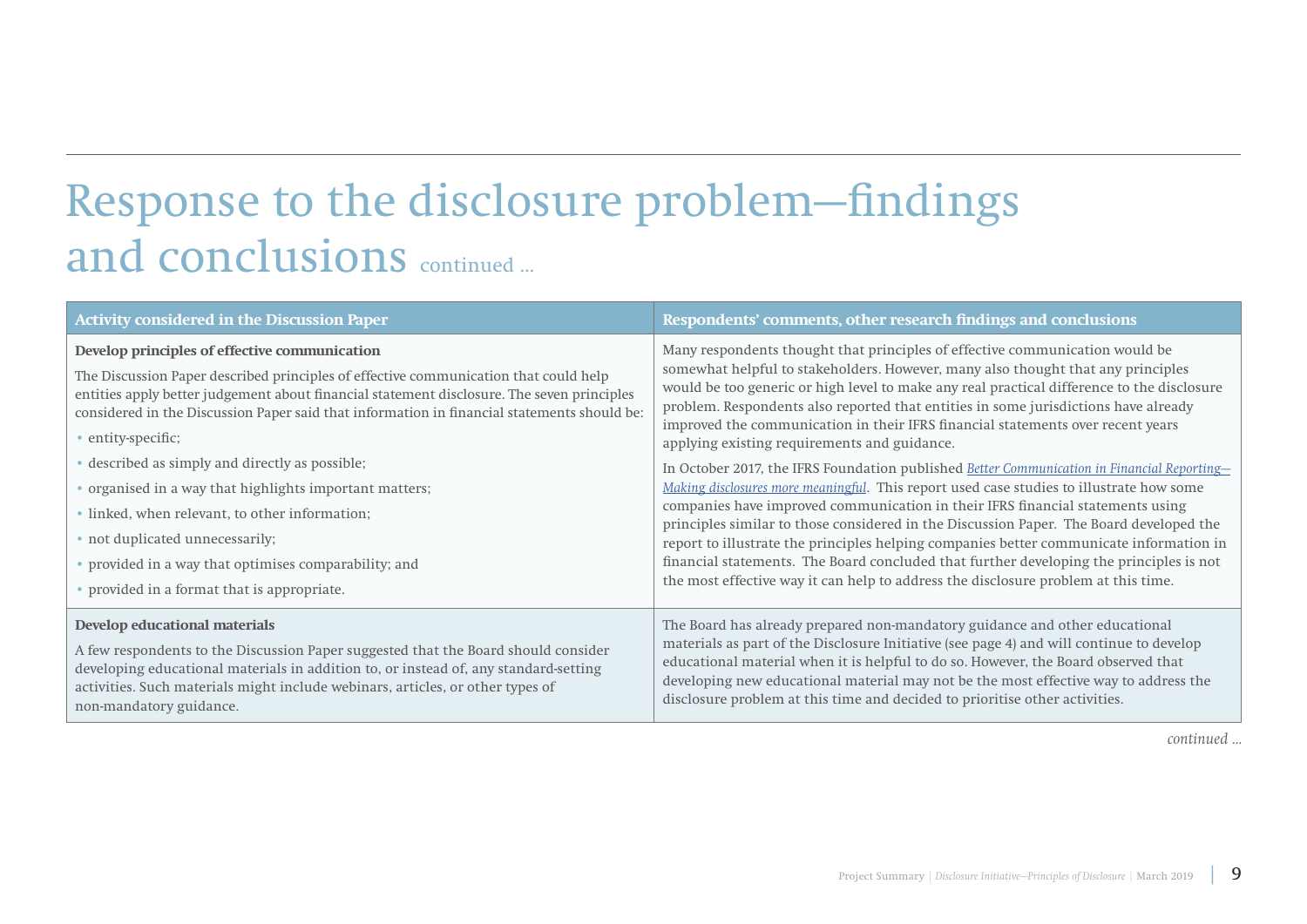## Response to the disclosure problem—findings and conclusions continued ...

| <b>Activity considered in the Discussion Paper</b>                                                                                                                                                                                                                                                                                                                                                                                                                                                                                                                                                                                                                                 | Respondents' comments, other research findings and conclusions                                                                                                                                                                                                                                                                                                                                                                                                                                                                                                                                                                                                                                                                                                                                                                                                                                                                                                                                                                                                                                                                                                                                                                                               |  |
|------------------------------------------------------------------------------------------------------------------------------------------------------------------------------------------------------------------------------------------------------------------------------------------------------------------------------------------------------------------------------------------------------------------------------------------------------------------------------------------------------------------------------------------------------------------------------------------------------------------------------------------------------------------------------------|--------------------------------------------------------------------------------------------------------------------------------------------------------------------------------------------------------------------------------------------------------------------------------------------------------------------------------------------------------------------------------------------------------------------------------------------------------------------------------------------------------------------------------------------------------------------------------------------------------------------------------------------------------------------------------------------------------------------------------------------------------------------------------------------------------------------------------------------------------------------------------------------------------------------------------------------------------------------------------------------------------------------------------------------------------------------------------------------------------------------------------------------------------------------------------------------------------------------------------------------------------------|--|
| Standards-level review of disclosure requirements<br>Many respondents said that, in their view, reviewing the disclosure requirements in<br>IFRS Standards would be the most effective way that the Board could help to address the<br>disclosure problem.<br>In the light of feedback received, the Board considered both a comprehensive and a<br>targeted review.<br>• A comprehensive review would involve reviewing the disclosure requirements in all<br>IFRS Standards.<br>• A targeted review would involve selecting one or two Standards to use as test cases to<br>explore and improve the way the Board develops and drafts disclosure objectives and<br>requirements. | Many respondents favoured a comprehensive review. These respondents thought<br>such a review would be the most effective way to fully address feedback about how<br>IFRS Standards contribute to the disclosure problem. However, the Board observed<br>that a comprehensive Standards-level review would take a significant amount of time<br>to complete and would be unlikely to provide improvements for stakeholders within<br>the short or medium term. The Board also noted that such a review could give rise to<br>changes in recently issued Standards and that, in most cases, such changes would be<br>unlikely to deliver benefits that exceed costs.<br>The Board concluded that a targeted Standards-level review would enable it to respond<br>to the disclosure problem in an iterative and flexible way. Such a review would allow the<br>Board to:<br>• test and improve the guidance for the Board on developing disclosure objectives and<br>requirements (see pages 7 and 8);<br>• improve the disclosure requirements in one or two identified test Standards within a<br>reasonable time frame; and<br>• retain flexibility to contribute in the best way possible to the iterative process of<br>addressing the disclosure problem. |  |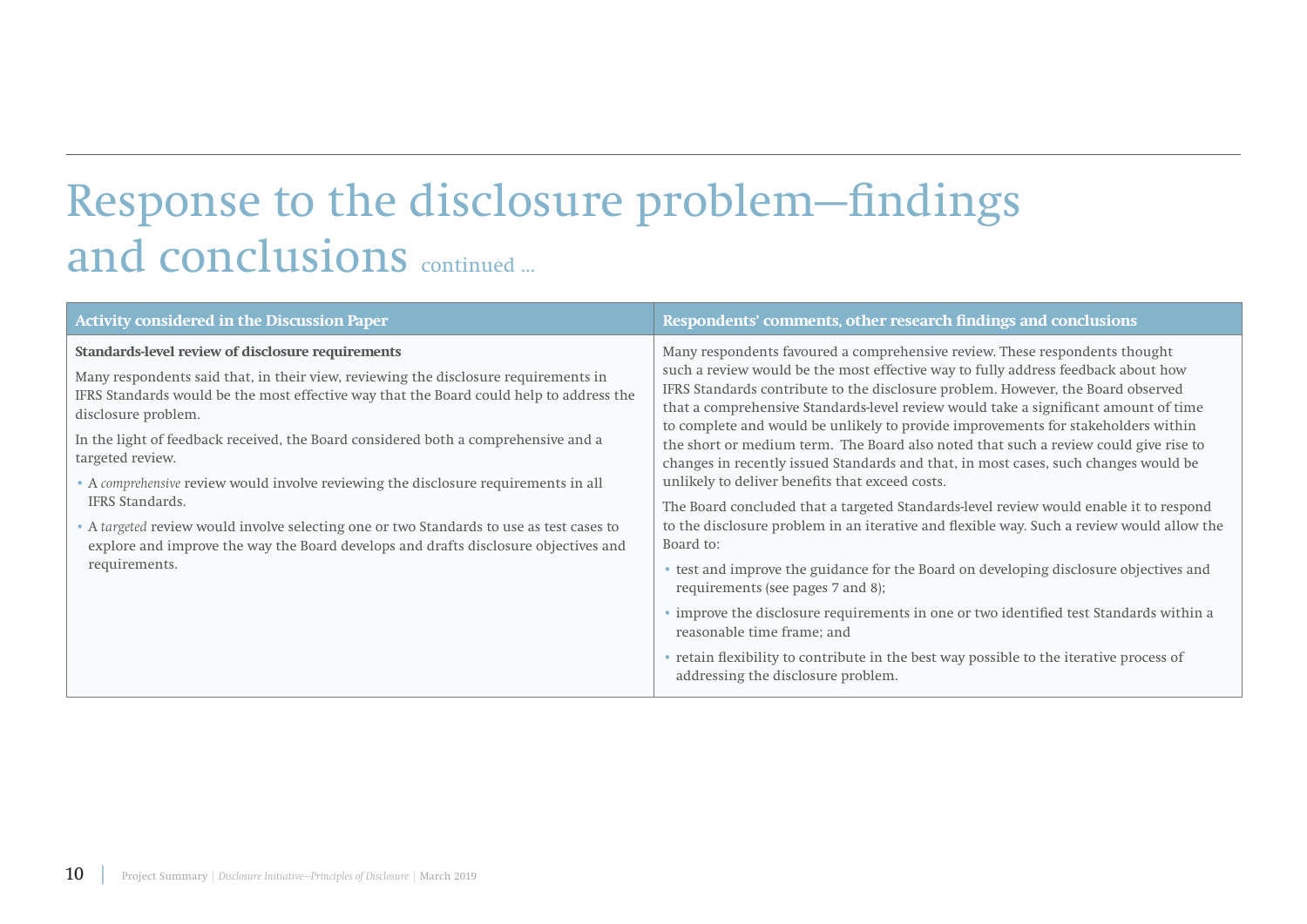# Technology and digital reporting

### Implications of technology **Disclosure in financial statements**

The implications of technology and digital reporting on financial communication were not specifically considered in the Discussion Paper. Nevertheless, the Board received a lot of feedback on this topic. Respondents indicated that the Board should consider how changes in technology might affect preparation and consumption of information in financial statements.

In the light of this feedback, the Board researched this area further, including consulting with its Accounting Standards Advisory Forum and its IFRS Taxonomy Consultative Group. Research indicated two broad areas that the Board should consider:

- the effect of technology on disclosure in financial statements; and
- the broader implications of technology for communication of financial information.

Research demonstrated that technology is providing new ways for companies to interact and communicate with their investors. However, the need to access information contained in financial statements through traditional sources such as paper or PDF documents is likely to remain, at least in the medium term.

Research also highlighted:

- the importance of ensuring disclosure requirements in IFRS Standards are **technology neutral**—that is they can be applied effectively in both paper-based and digital reporting environments;
- the rapidly moving nature of digital reporting; and
- that Board activity in this area needs to be developed in an iterative and flexible way.

Considering the research findings, the Board decided that the guidance for developing disclosure objectives and requirements should emphasise the need for technology neutral disclosure requirements.

#### **Broader implications**

Research highlighted that technology and digital reporting are expected to have a broader influence over financial reporting than merely altering the way companies disclose information in financial statements.

Separately from the Principles of Disclosure research project, the IFRS Foundation is undertaking activities to consider how technological developments affect the Board and the IFRS Foundation's work.

These activities are in four broad areas:

- accounting:
- consumption of financial reports;
- standard-setting process; and
- digital engagement.

The Board decided to incorporate feedback about the broader implications of technology into those activities. Information about this work is available on the IFRS Foundation's website.5

<sup>5</sup> See <https://www.ifrs.org/news-and-events/2018/11/the-ifrs-foundation-technology-initiative/>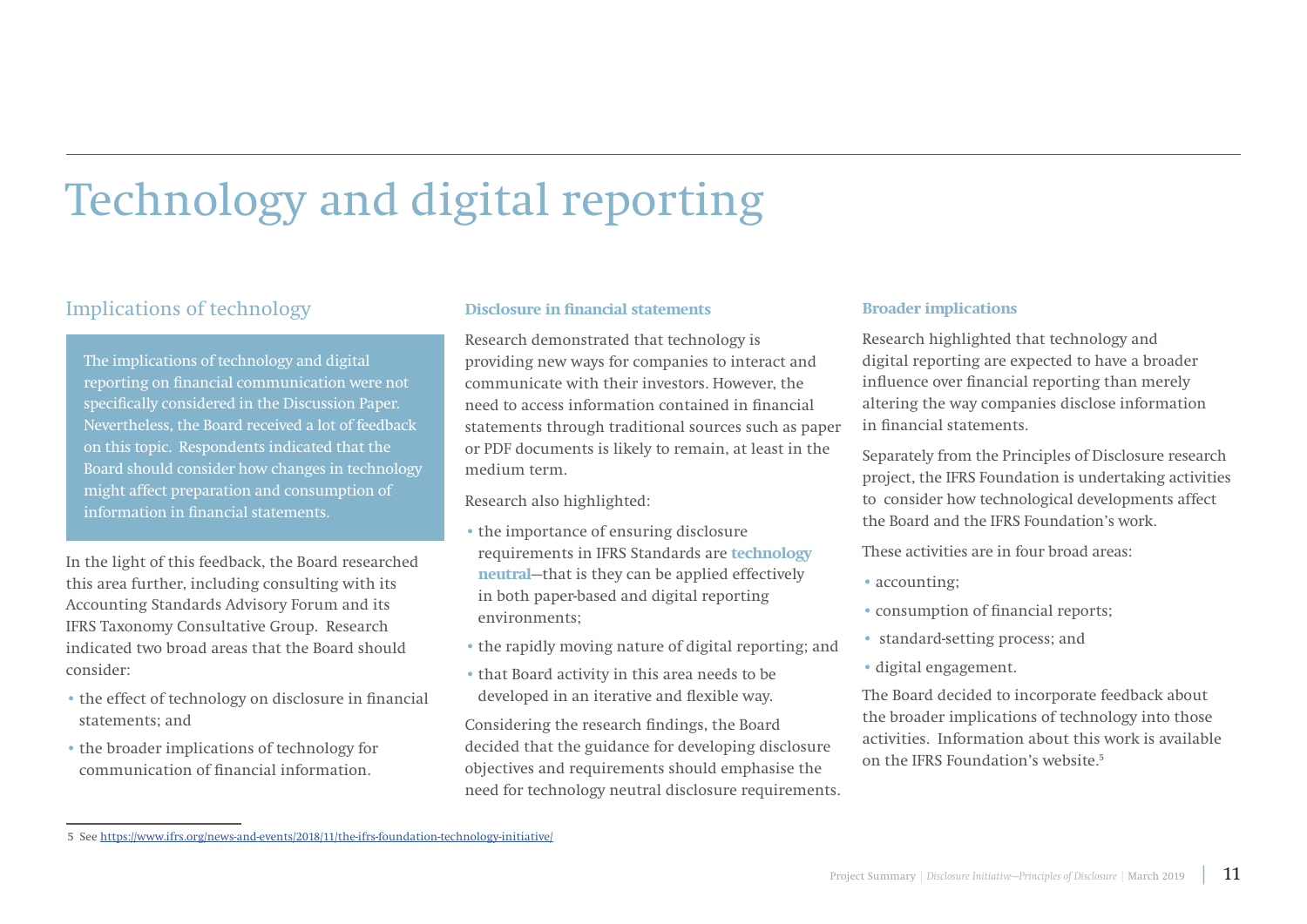### Other topics considered in the Discussion Paper

### Accounting policy disclosures **Primary financial statements** Topics not further pursued

Stakeholders expressed support for the Board developing guidance to help preparers decide which accounting policies to disclose. Most users of financial statements commented that accounting policy disclosures are seldom useful and could be improved.

Users said that accounting policy disclosures are useful only when they provide insight into how an entity has exercised judgement in selecting and applying accounting policies.

Considering the research, the Board decided to add a project to its agenda to develop guidance and examples intended to help entities apply materiality judgements to accounting policy disclosure.<sup>6</sup>

Many respondents indicated that a number of topics considered in the Discussion Paper were more relevant to the Board's Primary Financial Statements project. Furthermore, respondents expressed some concern about similar topics being addressed across different Board projects.

The Board decided to consider the following topics from the Discussion Paper as part of the Primary Financial Statements project:7

- roles of the primary financial statements and of the notes;
- presentation of EBIT and EBITDA;
- presentation of unusual or infrequently occurring items; and
- fair presentation of performance measures.

Research indicated that a number of activities considered in the Discussion Paper would have little effect on the disclosure problem and that the Board's time would be better spent elsewhere.

The Board decided not to further develop guidance or requirements relating to:

- the location of accounting policy disclosures;
- the use of formatting in the financial statements; and
- the placement of 'IFRS information'<sup>8</sup> outside financial statements and 'non-IFRS information' inside financial statements.

<sup>6</sup> See <https://www.ifrs.org/projects/work-plan/accounting-policies/>

<sup>7</sup> See [https://www.ifrs.org/projects/work-plan/primary-financial-statements/](https://www.ifrs.org/projects/work-plan/accounting-policies/)

<sup>8</sup> The Discussion Paper defined 'IFRS information' as information necessary to comply with IFRS Standards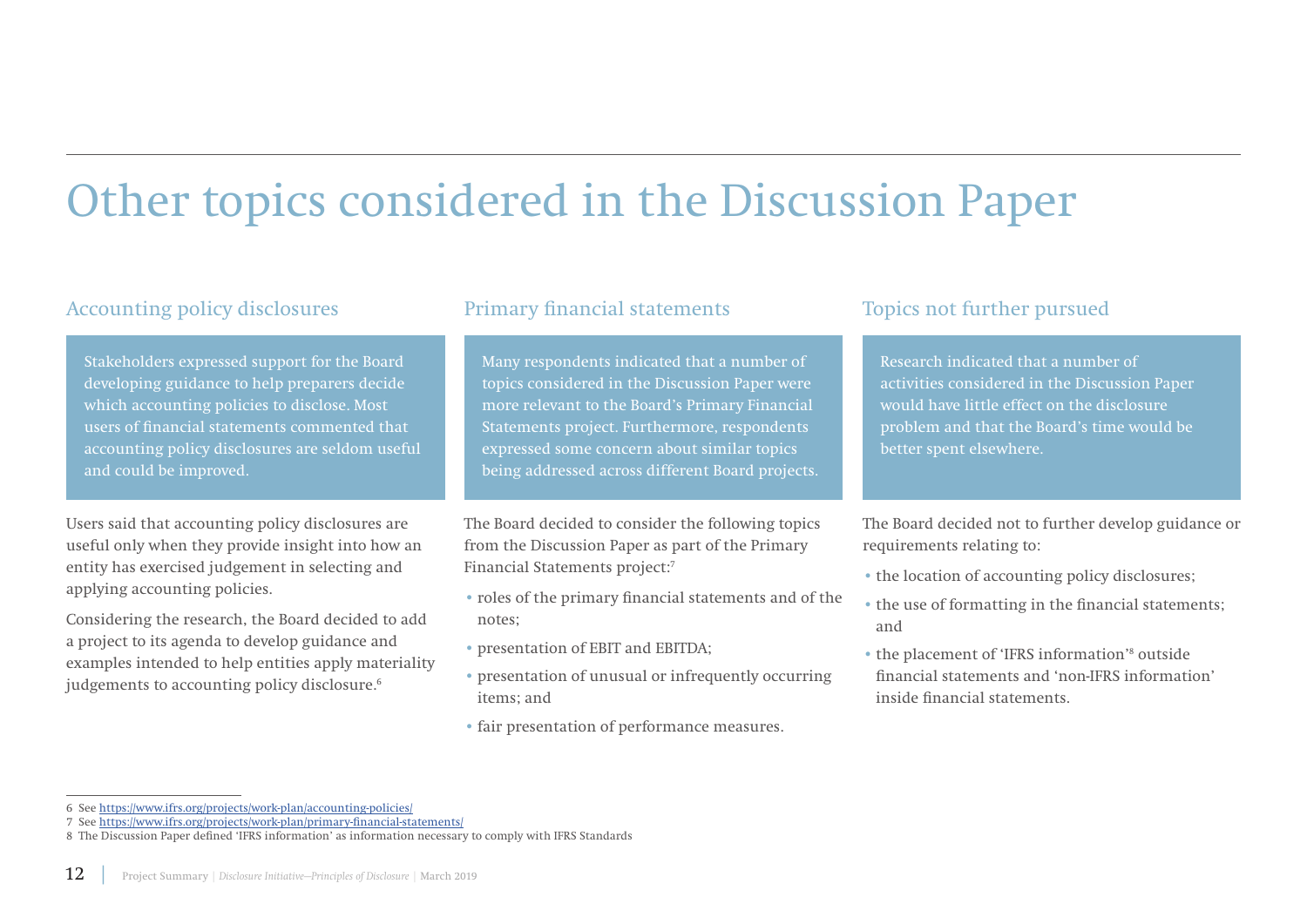# Appendix—Discussion Paper topics

The Discussion Paper was split into eight sections, each of which considered potential Board activities to help address the disclosure problem.

| <b>Discussion Paper topic</b>                                                            | <b>Board response</b>                                                                                                                                                                                                                                                                                                                        |  |
|------------------------------------------------------------------------------------------|----------------------------------------------------------------------------------------------------------------------------------------------------------------------------------------------------------------------------------------------------------------------------------------------------------------------------------------------|--|
| Section 1-Overview of the 'disclosure problem' and the objective of this project         |                                                                                                                                                                                                                                                                                                                                              |  |
| The need for principles of disclosure                                                    | The Board prioritised those topics which research suggested would be most                                                                                                                                                                                                                                                                    |  |
| The objective of this project                                                            | effective in addressing the disclosure problem (pages 7, 8 and 10).                                                                                                                                                                                                                                                                          |  |
| Section 2-Principles of effective communication                                          |                                                                                                                                                                                                                                                                                                                                              |  |
| Principles of effective communication                                                    | The Board decided not to develop standalone principles of effective                                                                                                                                                                                                                                                                          |  |
|                                                                                          | communication further at this time.                                                                                                                                                                                                                                                                                                          |  |
| Inclusion of principles in a general disclosure standard or in non-mandatory<br>guidance | The report Better Communication in Financial Reporting-Making disclosures more<br>meaningful (October 2017) illustrated, using case studies, how the principles of<br>effective communication could be used to improve disclosures (page 9).                                                                                                 |  |
| Provision of guidance on formatting                                                      | The Board decided not to pursue this topic further at this time (page 12).                                                                                                                                                                                                                                                                   |  |
| Section 3-Roles of the primary financial statements and the notes                        |                                                                                                                                                                                                                                                                                                                                              |  |
| Use of the term 'primary financial statements'                                           |                                                                                                                                                                                                                                                                                                                                              |  |
| The role of the primary financial statements                                             | The Board will consider feedback received on these topics further as part of its                                                                                                                                                                                                                                                             |  |
| The implications of the role of the primary financial statements                         | Primary Financial Statements Project (page 12).                                                                                                                                                                                                                                                                                              |  |
| The role and content of the notes                                                        |                                                                                                                                                                                                                                                                                                                                              |  |
| Use of the terms 'present' and 'disclose'                                                | The Board decided not to amend the way these terms are used in issued Standards.<br>However, feedback on this topic will be considered within the guidance for the<br>Board to use when developing disclosure objectives and requirements as part of<br>the Board's Targeted Standards-level Review of Disclosures project (pages 7 and 10). |  |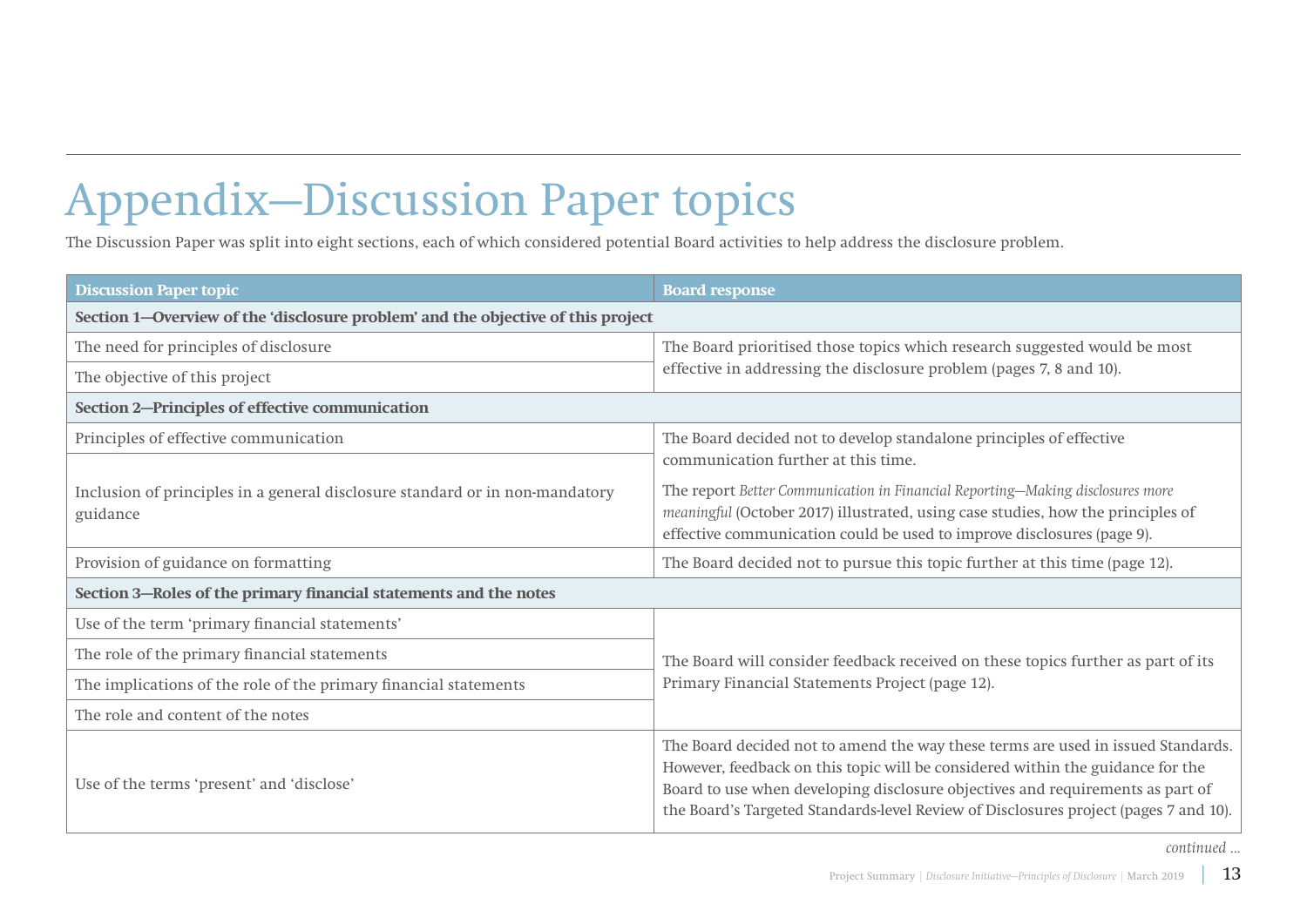# Appendix-Discussion Paper topics continued ...

| <b>Discussion Paper topic</b>                                                                         | <b>Board response</b>                                                                             |  |
|-------------------------------------------------------------------------------------------------------|---------------------------------------------------------------------------------------------------|--|
| <b>Section 4-Location of information</b>                                                              |                                                                                                   |  |
| Including information necessary to comply with IFRS Standards outside the<br>financial statements     | The Board decided not to further pursue these topics at this time (page 12).                      |  |
| Providing information identified as non-IFRS within the financial statements                          |                                                                                                   |  |
| Section 5– Use of performance measures in the financial statements                                    |                                                                                                   |  |
| Performance measures that are line items or subtotals in the statement(s) of<br>financial performance |                                                                                                   |  |
| Presentation of EBIT and EBITDA                                                                       | The Board will consider feedback on these topics further as part of its Primary                   |  |
| Depiction of unusual or infrequently occurring items in the statement(s)<br>of financial performance  | Financial Statements project (page 12).                                                           |  |
| General requirements for all performance measures in the financial statements                         |                                                                                                   |  |
| Section 6–Disclosure of accounting policies                                                           |                                                                                                   |  |
| Which information about a significant accounting policy should be disclosed                           | The Board added the Disclosure Initiative-Accounting Policies project to its agenda<br>(page 12). |  |
| Where accounting policy disclosures should be located in the financial statements                     |                                                                                                   |  |
| Location of accounting policy disclosures                                                             | The Board decided not to pursue these topics further at this time (page 12).                      |  |
| Location of significant judgements and assumptions disclosures                                        |                                                                                                   |  |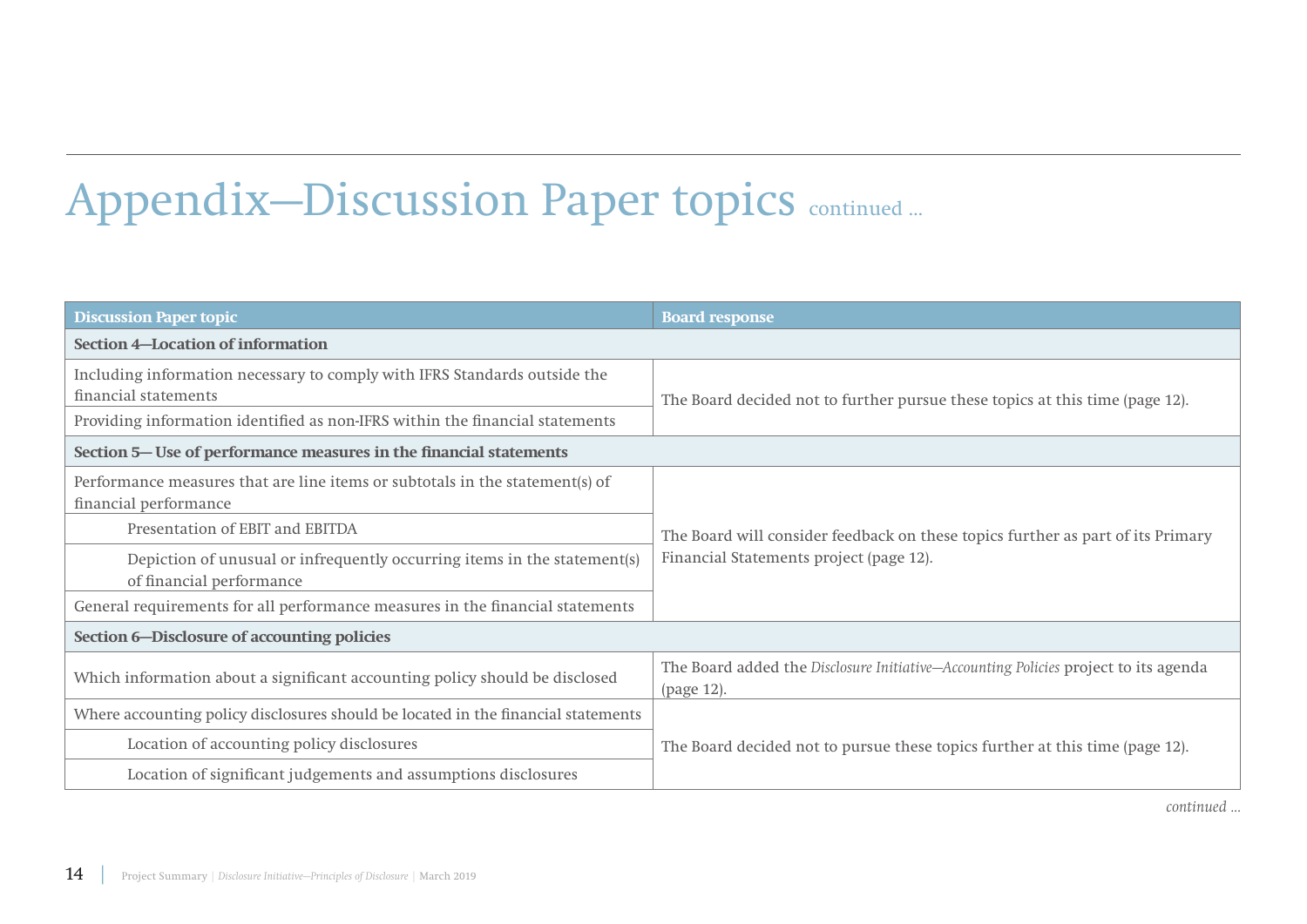# Appendix-Discussion Paper topics continued ...

| <b>Discussion Paper topic</b>                                                                                                   | <b>Board response</b>                                                                                                                     |  |
|---------------------------------------------------------------------------------------------------------------------------------|-------------------------------------------------------------------------------------------------------------------------------------------|--|
| Section 7-Centralised disclosure objectives                                                                                     |                                                                                                                                           |  |
| Developing centralised disclosure objectives                                                                                    |                                                                                                                                           |  |
| Method A-focusing on types of information                                                                                       | The Board decided not to pursue these topics further at this time. Instead, the                                                           |  |
| Method B-focusing on the entity's activities                                                                                    | Board decided to take steps to improve the way it develops and drafts disclosure<br>objectives at an individual Standards level (page 8). |  |
| Hybrids of methods A and B                                                                                                      |                                                                                                                                           |  |
| Considering a single Standard, or a set of Standards, for disclosures                                                           |                                                                                                                                           |  |
| Section 8—New Zealand Accounting Standards Board (NZASB) staff's approach to drafting disclosure requirements in IFRS Standards |                                                                                                                                           |  |
| The NZASB staff's approach                                                                                                      |                                                                                                                                           |  |
| Disclosure objectives                                                                                                           |                                                                                                                                           |  |
| Two tiers of disclosure requirements                                                                                            | The Board will consider feedback received on the NZASB staff's approach within                                                            |  |
| Emphasising the use of judgement                                                                                                | its Disclosure Initiative-Targeted Standards-level Review of Disclosures project<br>(pages 7 and 10).                                     |  |
| Less prescriptive language                                                                                                      |                                                                                                                                           |  |
| The way disclosures are drafted in IFRS Standards                                                                               |                                                                                                                                           |  |